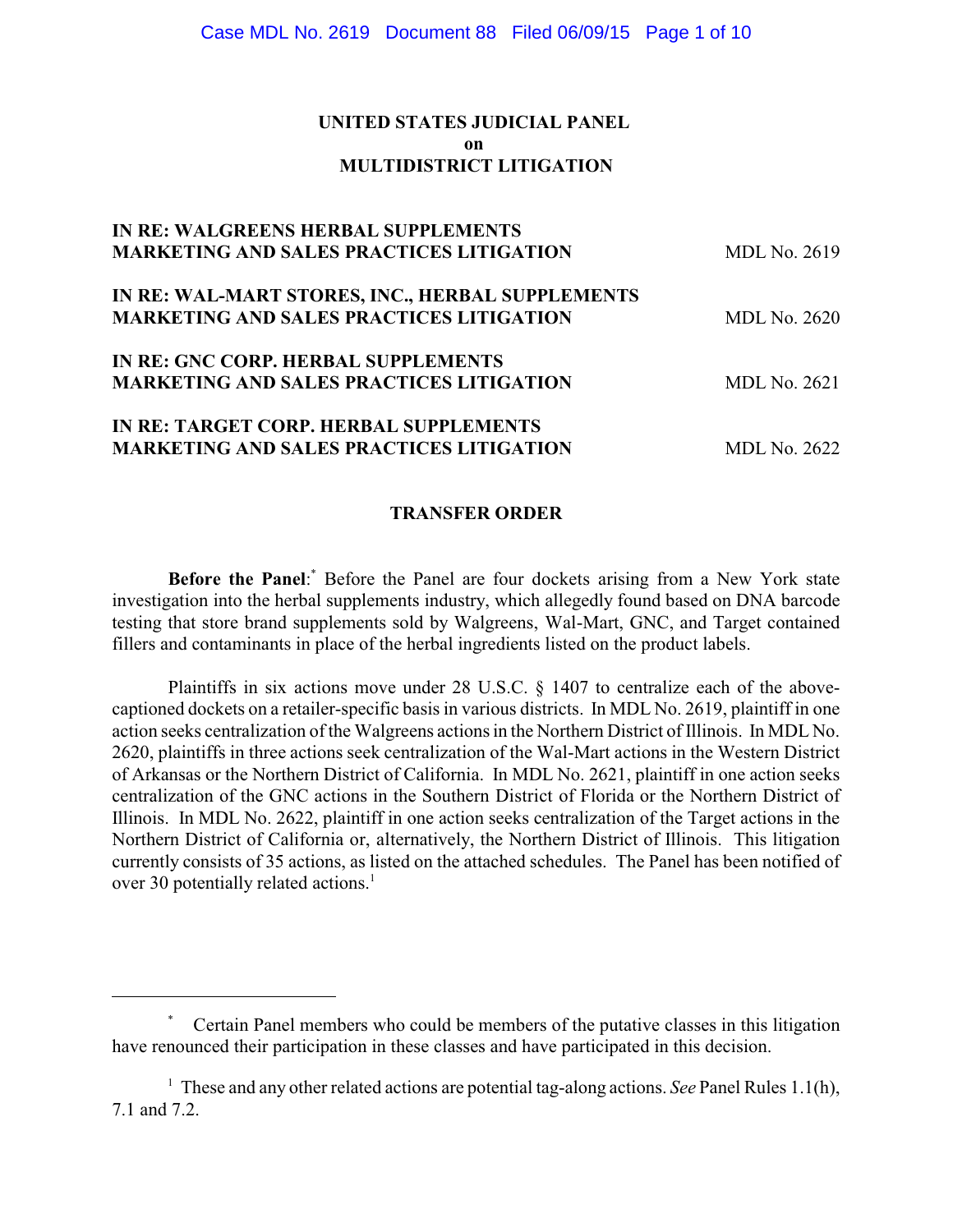#### -2-

All defendants<sup>2</sup> and responding plaintiffs support centralization, but disagree on the structure of the proposed dockets (four retailer-specific MDLs or a single omnibus MDL) and the proposed transferee districts. Defendants Walgreens, Wal-Mart, Target, and NBTY support centralization of four retailer-specific MDLs before one judge in the Northern District of Illinois or, alternatively, in another district in which a defendant has its headquarters. Defendant GNC agrees, but proposes the Western District of Pennsylvania in the first instance and, alternatively, the Northern District of Illinois. Plaintiffs in 15 actions support the creation of four retailer-specific MDLs in separate districts. Plaintiffs in 28 actions support centralization of all actions before the Panel in a single district and, of those, plaintiffs in about a dozen actions argue for creation of a single omnibus MDL. In total, responding plaintiffs propose 12 districts for the various proposed MDLs: the Eastern and Western Districts of Arkansas; the Central, Northern, and Southern Districts of California; the Southern District of Florida; the Northern District of Illinois; the Western District of Kentucky; the District of Minnesota; the Western District of Missouri; the Eastern District of New York; and the Southern District of Ohio.

We find that common factual questions in all actions unquestionably arise from the New York attorney general's determination based on DNA barcode testing that certain herbal supplements sold byWalgreens, Wal-Mart, GNC, and Target do not contain the herbs advertised on the label and instead contain fillers or contaminants. Thus, discovery and motions concerning the testing will be substantially the same, regardless of the named defendant. At oral argument, no party disputed that all actions overlap on at least those matters.

The only issue is whether creation of a single multi-retailer MDL or four retailer-specific MDLs will achieve greater efficiencies. The parties supporting creation of retailer-specific MDLs argue that separate MDLs are warranted principally because (1) each defendant's labeling, marketing, manufacturing, and sourcing practices will raise unique factual issues; (2) retailerspecific motions can be more efficiently presented and resolved in separate dockets;<sup>3</sup> and (3) defendants are direct competitors and thus, will need to protect against the disclosure of confidential manufacturing, marketing, and other information.

<sup>&</sup>lt;sup>2</sup> Responding defendants are Walgreen Co.; Duane Reade, Inc.; and Walgreens Boots Alliance, Inc. (collectively, Walgreens); Wal-Mart Stores, Inc.; Wal-Mart Associates, Inc.; Wal-Mart.com USA, LLC; Wal-Mart Stores East LP; Wal-Mart Stores East Inc.; Wal-Mart Starco, LLC; Wal-Mart Stores Arkansas, LLC; and Wal-Mart TRS, LLC (collectively, Wal-Mart); General Nutrition Corporation; General Nutrition Centers, Inc.; and GNC Holdings, Inc. (collectively, GNC); Target Corporation and Target Brands, Inc. (collectively, Target); and NBTY, Inc.

<sup>&</sup>lt;sup>3</sup> For example, GNC asserts that it recently reached an agreement with the New York attorneygeneral that should result in dismissal of all pending claims against GNC. At oral argument, GNC represented that, thus far, plaintiffs in six actions have voluntarily dismissed their cases against GNC.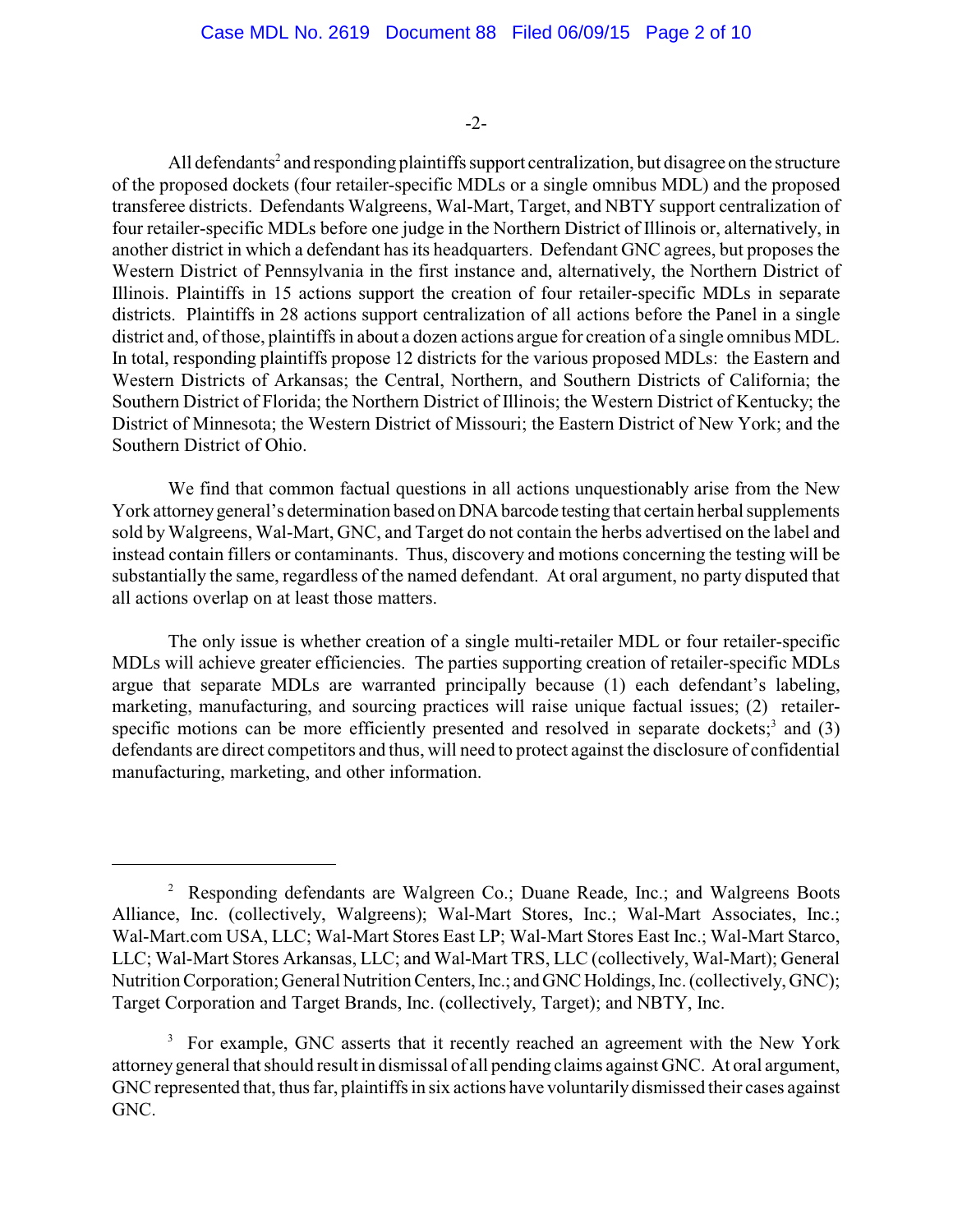-3-

In response, plaintiffs supporting a single multi-retailer MDL argue that  $(1)$  the central factual issues in all four dockets focus on the same New York attorney general investigation and, in particular, the DNA barcode testing; (2) since overlapping discovery and motions practice concerning the validity of the DNA testing will be substantial, centralization is necessary to avoid inconsistent rulings – a point defendants acknowledge; and (3) retailer-specific factual issues and protection of confidential proprietary information can be addressed by creating separate tracks for each retailer. These plaintiffs also argue that many actions allege NBTY is a common supplier for some or all involved retailers, which makes the creation of separate MDLs impracticable. They also note that there are at least seven actions asserting claims against all four retailers, which would be difficult to sever and transfer into four separate MDLs. These plaintiffs, along with defendants, assert that under anyscenario, the proposed MDL(s) should be centralized before the same transferee judge because the proposed statewide and nationwide classes overlap substantially and present competing class definitions.

In our judgment, a single MDL encompassing all four retailers is necessary to ensure the just and efficient conduct of this litigation. In many situations, we are hesitant to bring together actions involving separate defendants and products, but where, as here, the actions stem from the same government investigation and there is significant overlap in the central factual issues, parties, and claims, we find that creation of a single MDL is warranted.<sup>4</sup> A single MDL is the most appropriate vehicle for resolving defendants' common challenges to the validity of the DNA testing, the anticipated common third-party discovery involving the New York attorney general's investigation, discovery of any common suppliers, and management of the competing putative classes. Although the advocates of separate MDLs have identified certain retailer-specific issues, Section 1407 does not require a complete identity of common factual issues or parties as a prerequisite to transfer, and the presence of additional facts is not significant where the actions arise from a common factual core.<sup>5</sup> We are confident that the transferee judge can accommodate any issues involving the different products and defendants, including confidentiality and retailer-specific resolutions, in a manner that guarantees the just and efficient resolution of all cases.

Several parties have requested that we order the creation of separate tracks for each retailer, largely repeating the arguments of those advocating separate MDLs. But we have long left the degree of coordination of involved actions to the sound discretion of the transferee judge. *See In re: Frito-Lay North America, Inc. "All Natural" Litig.*, 908 F. Supp. 2d, 1379, 1380 (J.P.M.L. 2012). We often have observed that the transferee court can employ any number of pretrial techniques, such as establishing separate discovery and motion tracks, to manage pretrial proceedings efficiently. In the Panel briefing, the parties have discussed additional case management tools that have been successful in other MDLs. It is incumbent upon the parties to bring their concerns to the attention

<sup>&</sup>lt;sup>4</sup> See, e.g., In re: Automotive Wire Harness Sys. Antitrust Litig., 867 F. Supp. 2d 1349, 1350 (J.P.M.L. 2012) (centralizing three proposed dockets concerning different types of automotive products in a single MDL because each proposed docket shared significant factual issues and "stem[med] from the same government investigation").

<sup>&</sup>lt;sup>5</sup> See In re: Auto Body Shop Antitrust Litig., 37 F. Supp. 3d 1388, 1390 (J.P.M.L. 2014).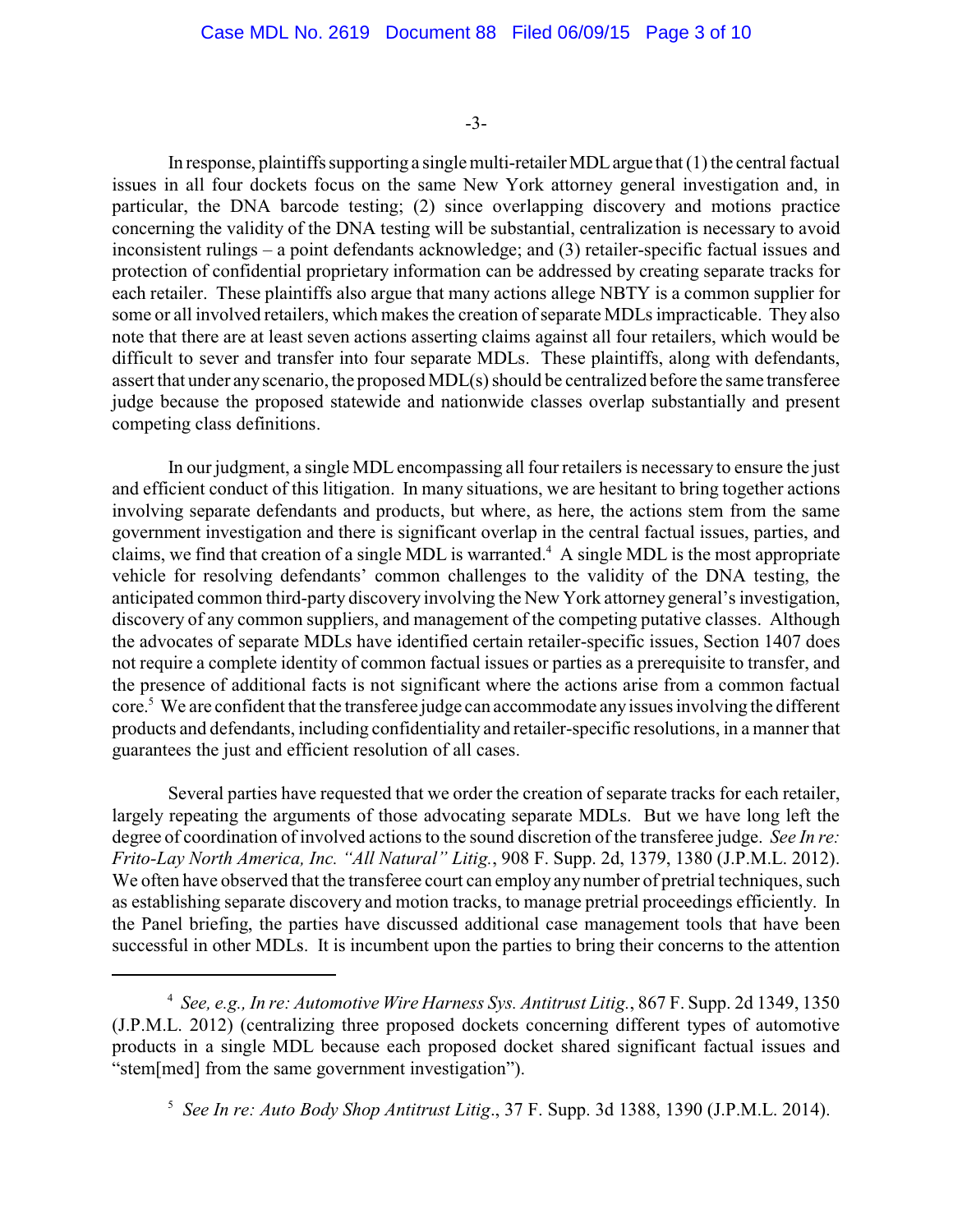-4-

of the transferee court and to propose ways to resolve them. If the transferee judge views establishing separate tracks for the different retailers appropriate, then he can do so, but that is a matter dedicated to his discretion.

On the basis of the papers filed and the hearing session held, we find that the actions listed on the attached schedules involve common questions of fact and that centralization will serve the convenience of the parties and witnesses and promote the just and efficient conduct of this litigation. All of the actions present common factual questions arising from the New York attorney general investigation allegedlydetermining inFebruary2015 that certain store brand herbal supplements sold by Walgreens, Wal-Mart, Target, and GNC did not contain the herbs advertised on the label and instead contained fillers or contaminants.<sup>6</sup> Centralization will eliminate duplicative discovery; prevent inconsistent pretrial rulings, including with respect to class certification; and conserve the resources of the parties, their counsel, and the judiciary.

The Northern District of Illinois is an appropriate transferee district for this litigation. This district provides a convenient and accessible forum for actions filed throughout the countryregarding products sold nationwide. Walgreens, Wal-Mart, Target, and NBTY support this district, and GNC supports it in the alternative. Responding plaintiffs in over 20 actions also support this district as their first or second choice. A significant number of actions are pending in this district, which is also where the Walgreens defendants are based. Judge John W. Darrah is an experienced transferee judge and currently presides over one action involving all four retailers. We are confident that he will steer this litigation on a prudent course.

IT IS THEREFORE ORDERED that the actions listed on Schedules A, B, C, and D, and pending outside the Northern District of Illinois are transferred to the Northern District of Illinois and, with the consent of that court, assigned to the Honorable John W. Darrah for coordinated or consolidated pretrial proceedings.

IT IS FURTHER ORDERED that plaintiffs' motions for centralization in MDL Nos. 2619, 2620, 2621, and 2622, are denied in all other respects.

IT IS FURTHER ORDERED that MDL No. 2619 is renamed *In re: Herbal Supplements Marketing and Sales Practices Litigation*.

<sup>&</sup>lt;sup>6</sup> The herbal supplements at issue are Walgreens' Finest Nutrition products; Wal-Mart's Spring Valley products; GNC's Herbal Plus products; and Target's Up & Up products. Plaintiffs allege that one or more of the following herbs advertised on the labels were not contained in the products: ginkgo biloba, St. John's Wort, echinacea, ginseng, garlic, saw palmetto, and valerian root.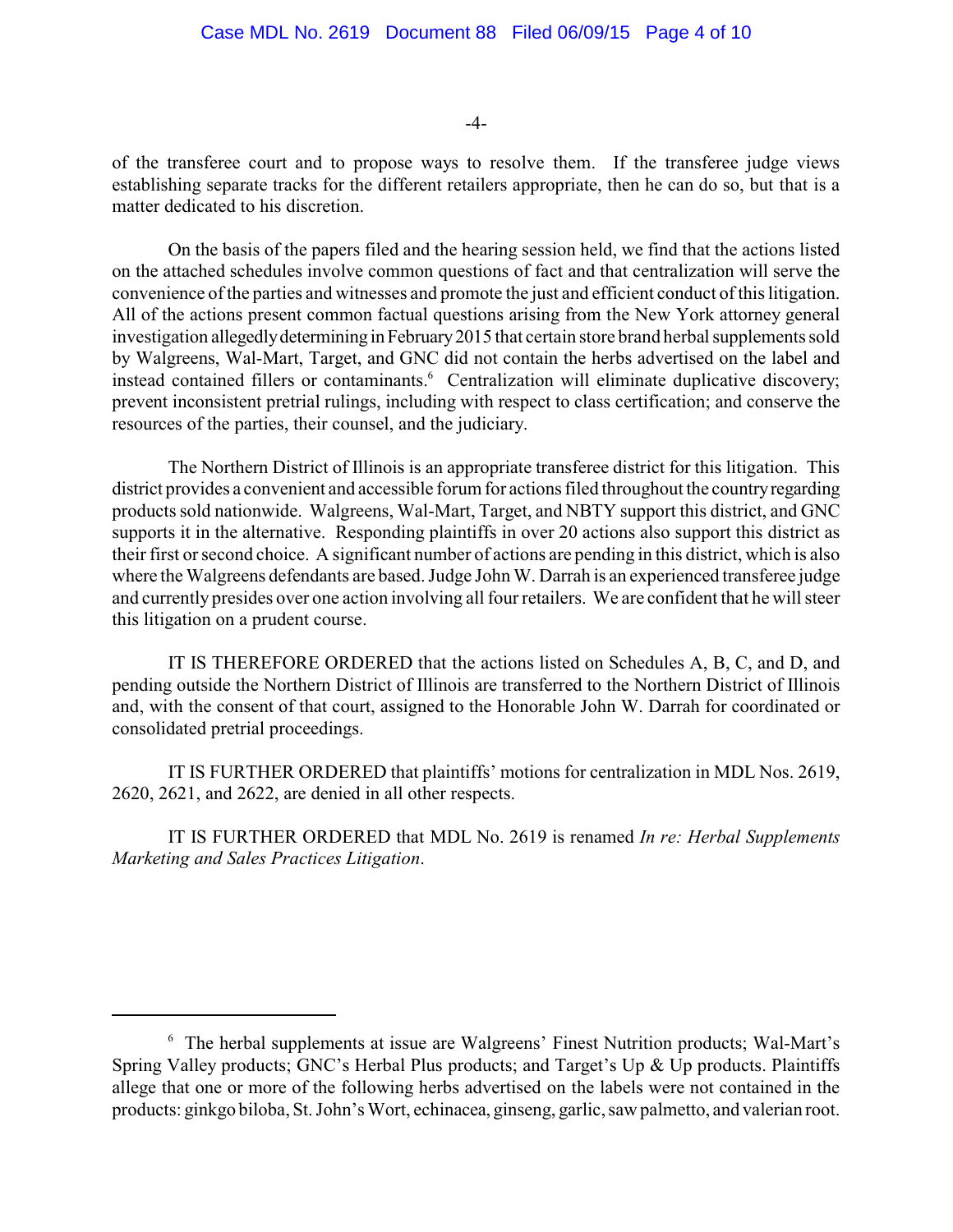-5-

# PANEL ON MULTIDISTRICT LITIGATION

re

 Sarah S. Vance Chair

Marjorie O. Rendell Charles R. Breyer<br>Lewis A. Kaplan Ellen Segal Huvell

Lewis A. Kaplan Ellen Segal Huvelle<br>R. David Proctor Catherine D. Perry Catherine D. Perry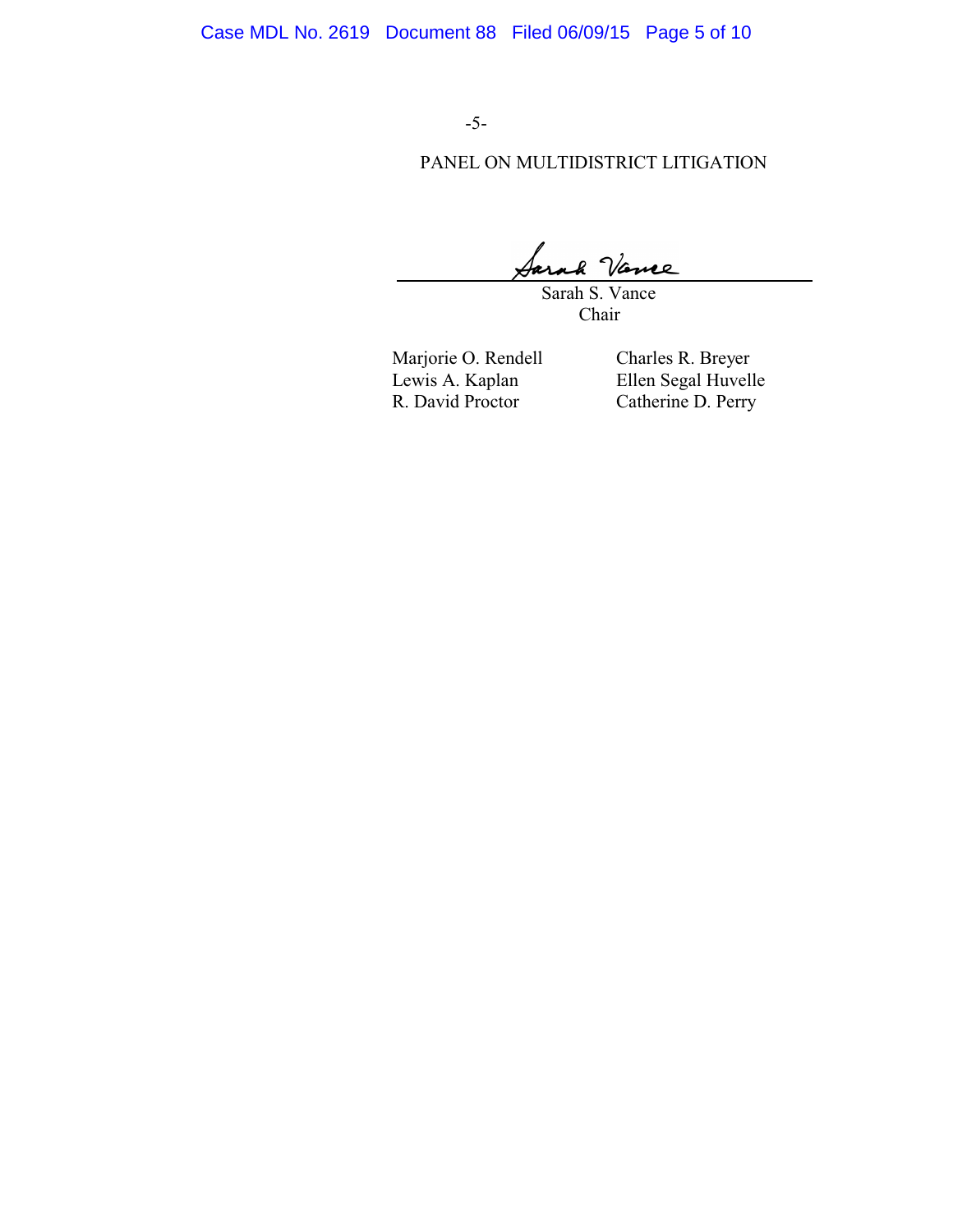### **IN RE: WALGREENS HERBAL SUPPLEMENTS MARKETING AND SALES PRACTICES LITIGATION MDL No. 2619**

### **SCHEDULE A**

Western District of Arkansas

CLEMMONS v. WALGREEN CO., C.A. No. 5:15-05032

Central District of California

CUMMINS v. WALGREEN CO., ET AL., C.A. No. 2:15-00911

Northern District of California

DE LA TORRE, ET AL. v. WALGREEN CO., C.A. No. 5:15-00556

Southern District of California

HERNANDEZ v. WALGREENS COMPANY, C.A. No. 3:15-00260

Northern District of Illinois

HALE, ET AL. v. WALGREEN CO., ET AL., C.A. No. 1:15-01182 ALLSUP v. WALGREEN CO., C.A. No. 1:15-01244 HOLLIS v. WALGREENS BOOTS ALLIANCE, INC., ET AL., C.A. No. 1:15-01265 ANDREWS v. WALGREEN CO., C.A. No. 1:15-01308

Eastern District of Missouri

KARDASZ v. WALGREEN CO., C.A. No. 4:15-00251

Southern District of Ohio

TRINIDAD v. WALGREEN CO., ET AL., C.A. No. 1:15-00090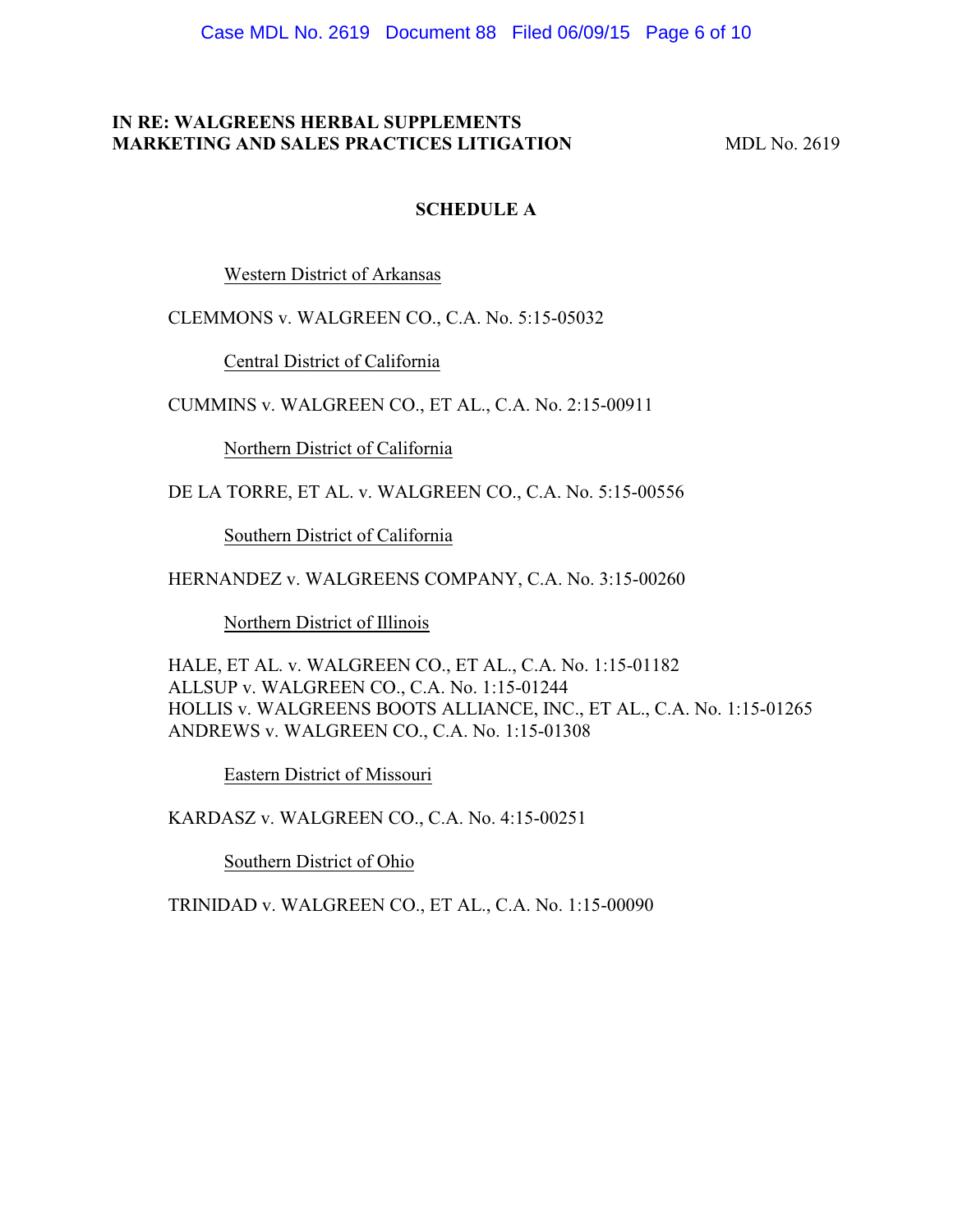### **IN RE: WAL-MART STORES, INC., HERBAL SUPPLEMENTS MARKETING AND SALES PRACTICES LITIGATION MDL No. 2620**

#### **SCHEDULE B**

Eastern District of Arkansas

JONES v. WAL-MART STORES, INC., ET AL., C.A. No. 4:15-00085

Western District of Arkansas

SPARKS v. WAL-MART STORES, INC., C.A. No. 5:15-05031

Central District of California

SHAHRASHIAN v. WAL-MART STORES, INC., ET AL., C.A. No. 2:15-00978

Northern District of California

TAKETA, ET AL. v. WAL-MART STORES, INC., C.A. No. 3:15-00542 DE LA TORRE, ET AL. v. WAL-MART STORES, INC., C.A. No. 5:15-00557

Northern District of Florida

HAJE v. WAL-MART STORES, INC., C.A. No. 3:15-00039

Southern District of Florida

MARSHALL, ET AL. v. WAL-MART STORES, INC., C.A. No. 0:15-60246

Northern District of Illinois

HALE, ET AL. v. WALGREEN CO., ET AL., C.A. No. 1:15-01182

Southern District of Indiana

MYERS v. WAL-MART STORES, INC., ET AL., C.A. No. 4:15-00019

Western District of Kentucky

MOORS v. WAL-MART STORES, INC., ET AL., C.A. No. 3:15-00123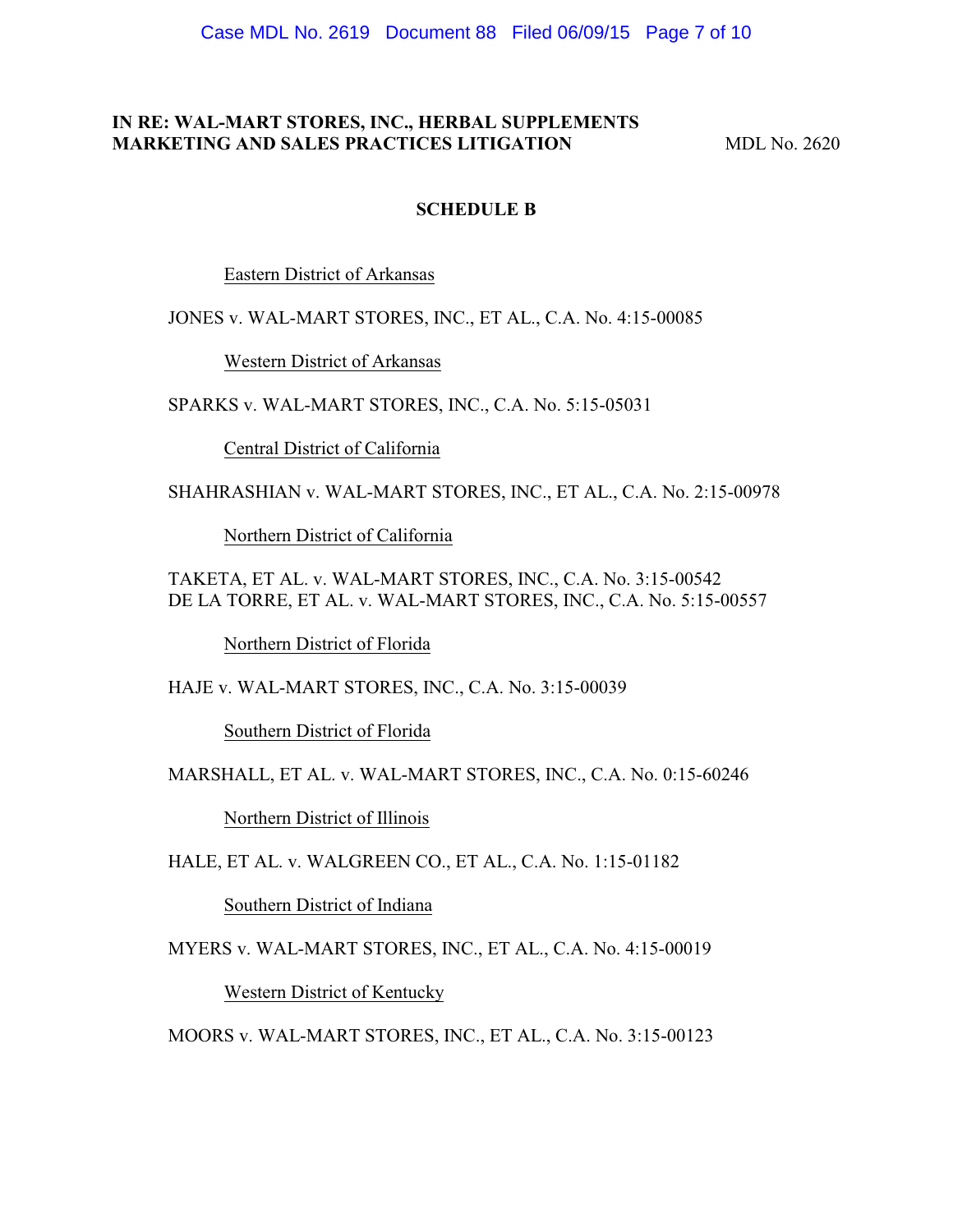- B2 -

District of Massachusetts

MAYER v. WAL-MART STORES INC., C.A. No. 1:15-10287

Eastern District of Missouri

FIGUEIREDO, ET AL. v. WAL-MART STORES, INC., C.A. No. 4:15-00249 HANNA, ET AL. v. WAL-MART STORES, ET AL., C.A. No. 4:15-00295

Western District of Missouri

STOKES v. WAL-MART STORES, INC., C.A. No. 2:15-04027 LOWE v. WAL-MART STORES, INC., C.A. No. 2:15-04030

Northern District of Ohio

MAGER v. GNC HOLDINGS, INC., ET AL., C.A. No. 5:15-00267

Southern District of Ohio

TRINIDAD v. WAL-MART STORES, INC., ET AL., C.A. No. 1:15-00091

District of Oregon

STEVENS v. WAL-MART STORES, INC., ET AL., C.A. No. 3:15-00243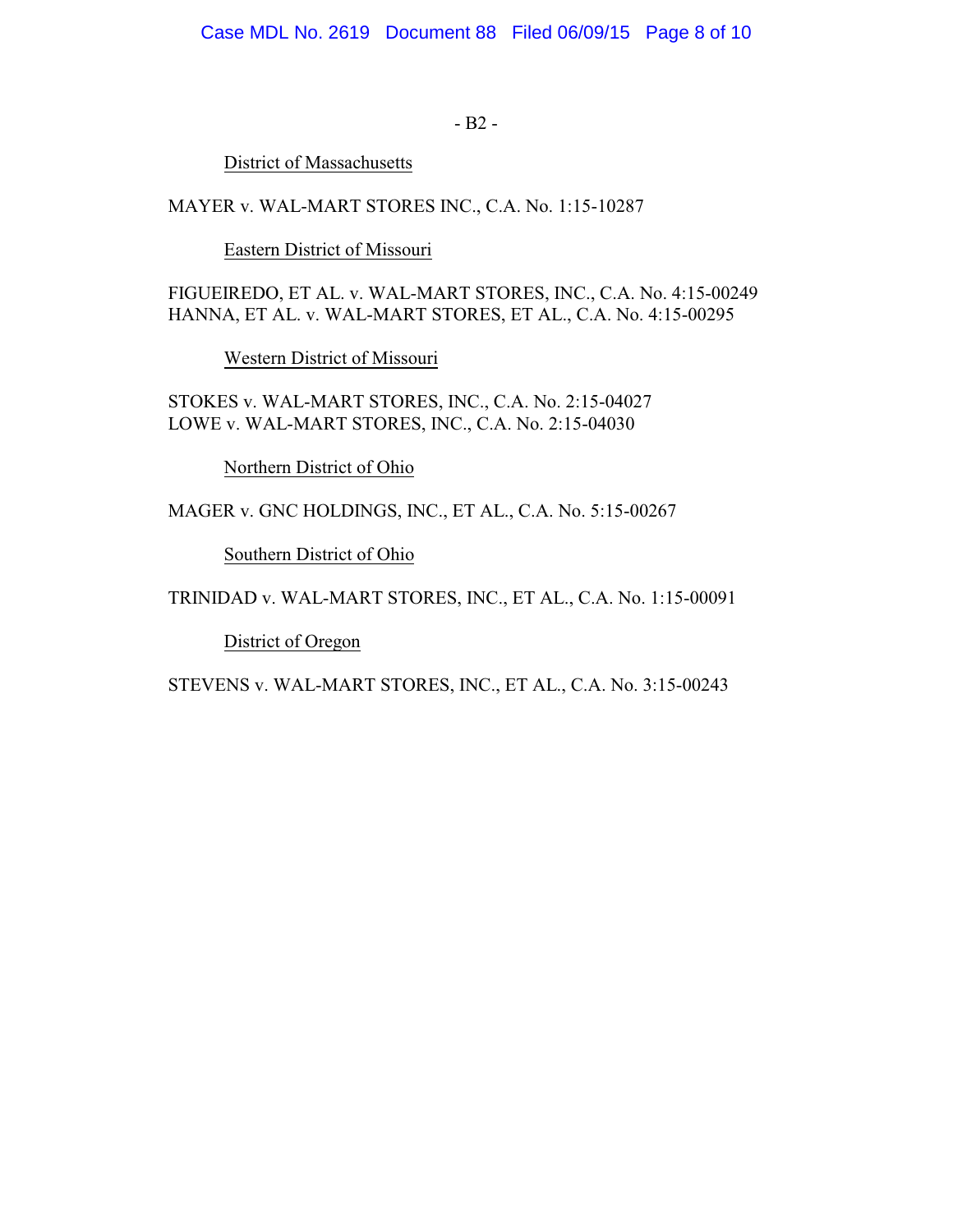# **IN RE: GNC CORP. HERBAL SUPPLEMENTS MARKETING AND SALES PRACTICES LITIGATION MDL No. 2621**

# **SCHEDULE C**

Western District of Arkansas

CLEMMONS v. GENERAL NUTRITION CORP., ET AL., C.A. No. 5:15-05036

Northern District of California

DE LA TORRE, ET AL. v. GNC HOLDINGS, INC., ET AL., C.A. No. 5:15-00561

Southern District of Florida

REYES v. GENERAL NUTRITION CORPORATION, ET AL., C.A. No. 1:15-20513 DORE v. GNC HOLDINGS, INC., ET AL., C.A. No. 1:15-20618

Northern District of Ohio

MAGER v. GNC HOLDINGS, INC., ET AL., C.A. No. 5:15-00267